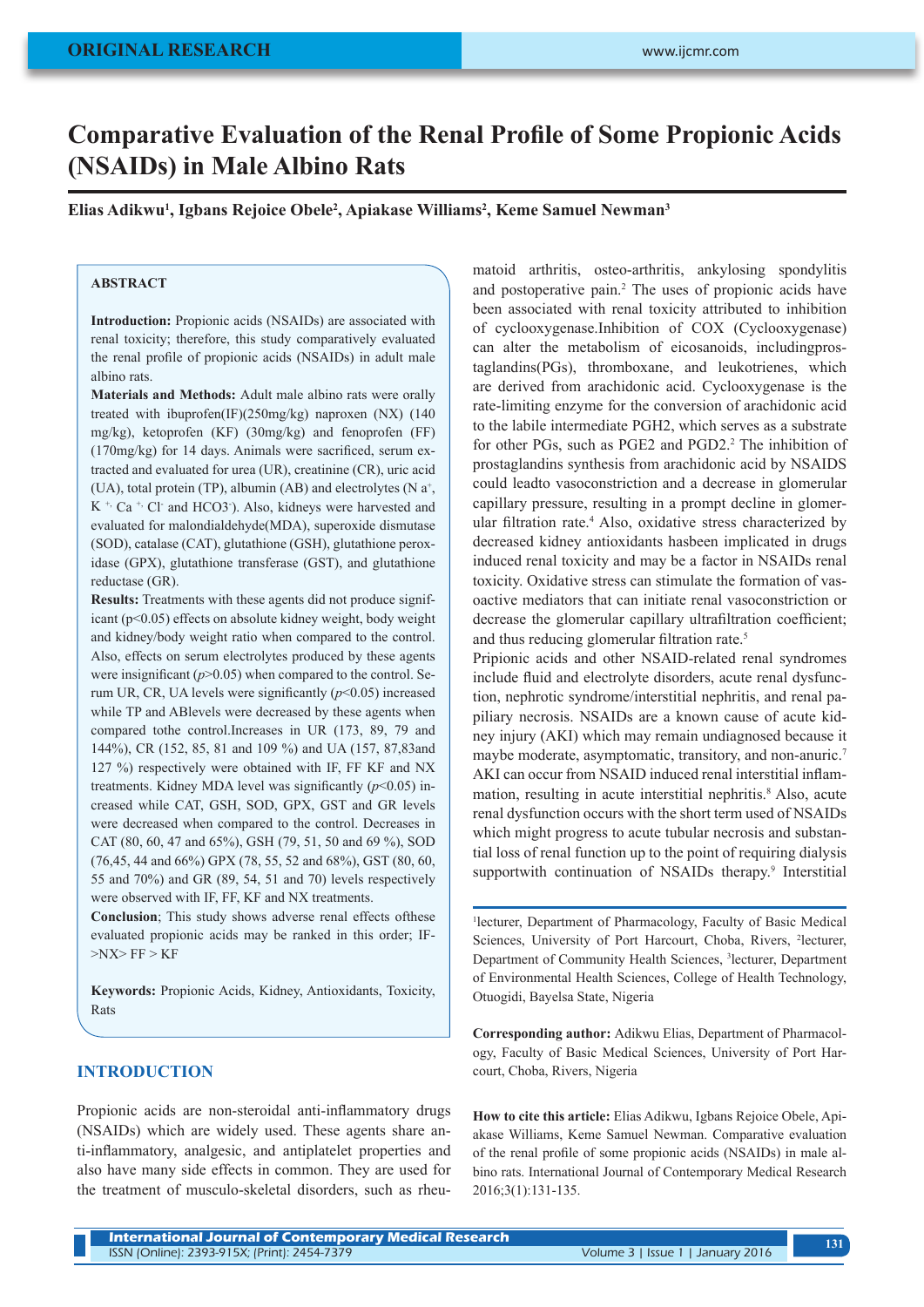nephritis and renal papillary necrosis which are markers of chronic renal failure occur with the chronic use of NSAIDS due to high dose administration over a long period.10 Due to the frequent use of propionic acids and reported renal toxicity; therefore, this study comparatively evaluated the renal profile of propionic acids (NSAIDs) in male albino rats. Comparative evaluation of the adverse renal profile of propionic acids will enhance their rational selection, decrease nephrotoxicity and add to therapeutic benefits.

# **MATERIALS AND METHODS**

## **Materials**

Ibuprofen (Ranbaxy Pharm India),Naproxen (Ranbaxy Pharm India), Ketoprofen (Nicholas Piramal India)and Fenoprofen (Ranbaxy Pharm India). All other chemicals used for this study were of analytical grade

#### **Animals**

Thirty adult male rats of average weight 310±5g were used for this study. Animals were obtained from the animal house of the Department of Pharmacology and Toxicology, Madonna University Elele, Rivers State. Animals were grouped in cages and were allowed to acclimatize for 14 days and had free access to food and water *ad libitum.*

#### **Grouping of animals and drug administration**

Animals were divided into 6, groups A -F of 5 animals each. Animals in group A (placebo control) and group B (solvent control) orally received water and normal saline respectively. Animals in groups C-F received oral doses of ibuprofen (250mg/kg) naproxen (140 mg/kg), ketoprofen (30mg/kg) and fenoprofen (170mg/kg)for 14 days respectively. Doses used for this study represent 10 times their clinical doses.<sup>11</sup> Higher doses were used for this studybecause laboratory animals metabolize and excrete drugs faster than humans and to simulate toxic levels of the drugs in the animals.<sup>12</sup>

#### **Collection of Samples**

At the end of drug therapy animals were sacrificed with the aid diethyl ether, blood sample was collected in a non-heparinized sample container via cardiac puncture. The Blood sample was allowed to clot, centrifuged and serum was collected and evaluated for biochemical parameters. Animals were dissected, kidneys were collected and washed in an ice cold 1.15% KCL solution. Kidneys were then homogenized with 0.1M phosphate buffer (pH 7.2). The resulting homogenate was centrifuge at 2500rmp speed for 15 minutes then it was removed from the centrifuge and the supernatant was decanted and stored at -20°C until analysis.

#### **Evaluation of Renal Function Parameters**

Total protein and albumin were evaluated as reported by Ibiam et al., 2013<sup>13</sup> while serum creatinine, urea, and uric acid were evaluated as reported by Prabu et al., 2010.<sup>14</sup>

## **Evaluation of Kidney Oxidative Stress Markers**

Glutathione (GSH), Superoxide Dismutase (SOD), Catalase (CAT) Glutathione peroxidase, Glutathione S-transferase and Glutathione reductase were evaluated as reported by Prabu et al., 2010<sup>14</sup> while malondialdehyde was evaluated as reported by Ahmed et al., 201315

## **STATISTICAL ANALYSIS**

All the tested parameters were subjected to statistical analysis. Statistical analysis was done by One-way Analysis of Variance (ANOVA) and means were compared by Dunnettes comparison.

## **RESULTS**

Treatments with these agents did not produce significant effects (*p*<0.05) on body weight, absolute kidney weight and kidney/body weight ratio when compared to the control. (Table1). These agents produced significant  $(p<0.05)$  increases in serum creatinine, urea and uric acid levels with decreases in serum albumin and total protein levels when compared to the control. Observed increases in serum urea levels by IF, FF, KF and NX treatments represent 173, 89, 79 and 144% respectively. Also, observed increases in serum creatinine levels by IF, FF, KF and NX represent 152, 85, 81 and 110 % respectively. Furthermore, uric acid levels were increased by IF, FF, KF and NX treatments to 156, 87, 83 and 127% respectively. In this study, observed changes produced by these agents on serum electrolytes were insignificant (*p*>0.05) when compared to the control (Table 2 and 3).Observation in this study shows significant  $(p<0.05)$  deceases in kidney SOD,CAT GSH, GPX,GST and GR levels with increase in MDA level in animals treated with these agents when compared to the control. Observed decreases in GSH levels by IF, FF, KF and NX treatments represent 79, 51, 50 and 69% respectively. Also, IF, FF, KF and NX induced increases in CAT levels represent 80, 60, 47 and 65% respectively. Fur-

| Drugs                                                                                                                          | Initial body Weight (g) | Final body weight (g) | Kidney weight (g) | Kidney/body weight ratio |  |
|--------------------------------------------------------------------------------------------------------------------------------|-------------------------|-----------------------|-------------------|--------------------------|--|
| Control                                                                                                                        | $310.0 \pm 1.02$        | $370.6 \pm 1.10$      | $0.88 \pm 0.02$   | $0.0024\pm0.09$          |  |
| Ibuprofen                                                                                                                      | $297.2 \pm 1.11$        | $320.1 \pm 2.15$      | $0.90 \pm 0.01$   | $0.0028 \pm 0.03$        |  |
| Ketoprofen                                                                                                                     | $300.0 \pm 1.15$        | $335.6 \pm 3.10$      | $0.85 \pm 0.09$   | $0.0025 \pm 0.07$        |  |
| Fenoprofen                                                                                                                     | $330.1 \pm 2.00$        | $352.2 \pm 2.14$      | $0.80 \pm 0.02$   | $0.0023 \pm 0.01$        |  |
| Naproxen                                                                                                                       | $320.4 \pm 1.75$        | $340.7 \pm 1.16$      | $0.87\pm0.07$     | $0.0027\pm0.06$          |  |
| Table-1: Effects of propionic acids (NSAIDs) on the body weight, absolute kidney weight and kidney weight/body weight ratio of |                         |                       |                   |                          |  |
| male albino rats                                                                                                               |                         |                       |                   |                          |  |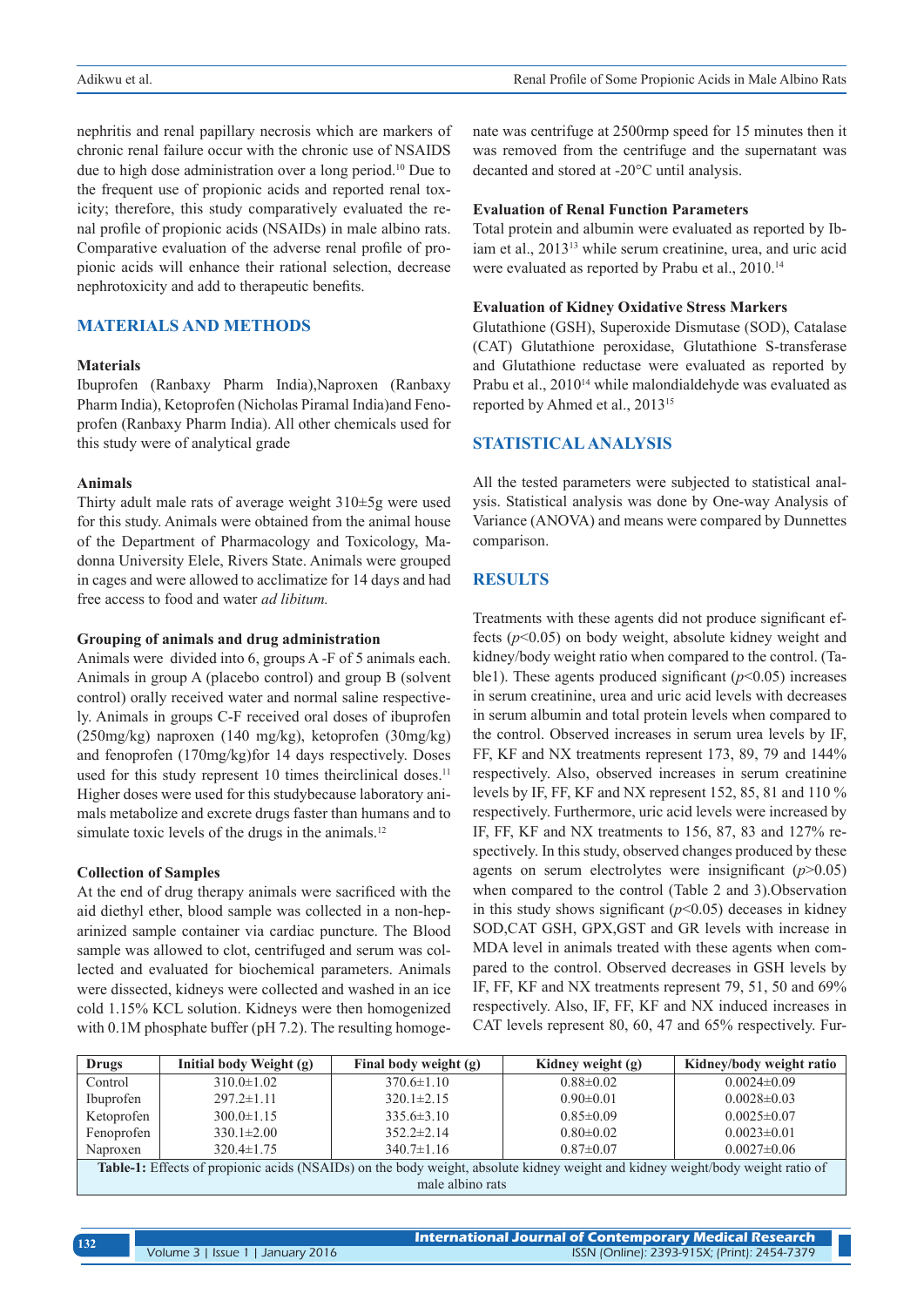thermore, treatments with IF, FF, KF and NX produced the following decreases in SOD (74, 46, 44 and 66%), GPX (78, 55, 52 and 68%) and GST (80, 60, 55 and 70%) respectively. Kidney malondialdehyde level was significantly (P<0.05) increased to 1.23±0.01, 0.910±0.03, 0.87±0.05 and 1.04±0.08 nmole / mg protein in IF, FF, KF and NX treated animals respectively (Table 4).

## **DISCUSSION**

Kidneys receive about 25% of the cardiac output and are the major organ for drugexcretion; hence the renal arterioles and glomerular capillaries are vulnerable to the effects of drugs.16 Propionic acids are non-steroidal anti-inflammatory drugs (NSAIDs) that are most commonly used as over-thecounter medications and are known to have adverse effects on kidney function.17 This study comparatively evaluated the adverse renal effects of propionic acids (ibuprofen, fenoprofen, ketoprofen and naproxen) in male albino rats. Effects were evaluated on serum electrolytes (Na<sup>+,</sup> K<sup>+,</sup> Cl  $\cdot$  Ca<sup>+,</sup> HCo3 - ), creatinine, urea uric acid levels. Also, effects were evaluated on kidney MDA, GSH, CAT, SOD, GPX, GR, GST, and GR levels. In this study, treatments with propionic acids (NSAIDs) increased serum creatinine, urea and uric acid levelswith decreases in total protein and albumin

levels. This observation is consistent with previous studies which reported changes in these parameters with the uses of NSAIDs.18,19 Maximal effects on these parameters were observed in ibuprofen treated animals followed by naproxen, fenoprofen and ketoprofen. Effects observed on serum levels of these parameters suggest signs of kidney damage because serum concentrations of these evaluated parameters are commonly used as surrogate markers of renal toxicity.20 Serum electrolytes are regulated by the kidney and their serum levels are fundamental indices for renal toxicityand adverse cardiovascular events.<sup>21</sup> This study observed changes in serum electrolytes in animals treated with propionic acids. This is in agreement with previous reports that associated the uses of NSAIDs with electrolytes and acid-base disturbances.22 Furthermore, kidney MDA level was increased while antioxidants (GSH, CAT, SOD, GPX, GR, GST, and GR) were decreased by these agents. Increases observed in kidney MDA levels with decreases in kidney antioxidants were maximal in ibuprofen treated animals. This study observed that adverse renal profile of these propionic acids may be ranked in this order; ibuprofen > naproxen > fenoprofen > ketoprofen. This connotes that ibuprofen will produce more adverse renal effect while ketoprofen will produce the least effect.

In this study, observed increases in serum creatinine, urea

| Drugs                                                                                                                                  | Urea $(mg/dL)$               | Creatinine (mg/dL)           | Uric acid $(mg/dl)$ | Total protein $(g/dl)$       | Albumin $(g/dl)$             |  |
|----------------------------------------------------------------------------------------------------------------------------------------|------------------------------|------------------------------|---------------------|------------------------------|------------------------------|--|
| Control                                                                                                                                | $20.1 \pm 0.06$              | $1.65 \pm 0.02$              | $1.46 \pm 0.02$     | $6.30\pm0.20$                | $3.71 \pm 0.03$              |  |
| Ibuprofen                                                                                                                              | $54.9 \pm 0.03$ <sup>a</sup> | $4.15 \pm 0.23$ <sup>a</sup> | $3.75 \pm 0.06^a$   | $3.00 \pm 0.01$ <sup>a</sup> | $1.10 \pm 0.07$ <sup>a</sup> |  |
| Fenoprofen                                                                                                                             | $37.9 \pm 0.04^{\circ}$      | $3.05\pm0.01b$               | $2.63 \pm 0.04^b$   | $4.21\pm0.01b$               | $2.71 \pm 0.01^b$            |  |
| ketoprofen                                                                                                                             | $35.9 \pm 0.06^b$            | $2.98 \pm 0.09^b$            | $2.67\pm0.01b$      | $4.28 \pm 0.07$ <sup>b</sup> | $2.75 \pm 0.06^b$            |  |
| Naproxen                                                                                                                               | $49.0 \pm 0.08$              | $3.44 \pm 0.06$ °            | $3.31 \pm 0.09$ °   | $3.24 \pm 0.08$ °            | $1.17 \pm 0.08$ <sup>c</sup> |  |
| Values represent means $\pm$ S.EM, n= 5. Values with different superscript in the same column are significantly different at (p<0.05). |                              |                              |                     |                              |                              |  |
| Table-2: Effects of treatment with propionic acids (NSAIDs) on serum renal function parameters of male albino rats                     |                              |                              |                     |                              |                              |  |

| <b>Dose</b>                                                                                                 | $Na+$            | $K^+$           | CF               | $Ca2+$          | HCO             |
|-------------------------------------------------------------------------------------------------------------|------------------|-----------------|------------------|-----------------|-----------------|
|                                                                                                             | (mmol/l)         | (mmol/l)        | (mmol/l)         | (mg/dl)         | (mmol/l)        |
| Control                                                                                                     | $120.0 \pm 2.06$ | $3.42\pm0.06$   | $122.6 \pm 3.02$ | $10.2 \pm 0.01$ | $20.2 \pm 0.03$ |
| Ibuprofen                                                                                                   | $135.2 \pm 2.11$ | $3.86\pm0.09$   | $135.0\pm2.61$   | $11.8 \pm 0.12$ | $19.1 \pm 0.01$ |
| fenoprofen                                                                                                  | $130.0 \pm 1.28$ | $3.69 \pm 0.07$ | $124.2\pm0.06$   | $10.9 \pm 0.16$ | $19.9 \pm 0.06$ |
| ketoprofen                                                                                                  | $127.1 \pm 3.15$ | $3.61 \pm 0.04$ | $127.7\pm 0.15$  | $10.4 \pm 2.00$ | $20.0 \pm 0.03$ |
| Naproxen                                                                                                    | $132.4 \pm 1.43$ | $3.70 \pm 0.06$ | $130.0 \pm 0.09$ | $11.0 \pm 0.36$ | $18.7 \pm 0.09$ |
| Values represent means $\pm$ S.EM. n= 5                                                                     |                  |                 |                  |                 |                 |
| TRALL OF POSTAGE CARDINAL IN THE RELEASED OF THE CATOLATING ARRESTS TO THE ARRESTS IN THE LIBRARY RELEASED. |                  |                 |                  |                 |                 |

**Table-3:** Effects of treatment with propionic acids (NSAIDs) on serum electrolytes in male albino rats

| <b>Parameters</b> | Control         | <b>Ibuprofen</b>             | Fenoprofen            | ketoprofen            | <b>Naproxen</b>              |
|-------------------|-----------------|------------------------------|-----------------------|-----------------------|------------------------------|
| <b>MDA</b>        | $0.51 \pm 0.06$ | $1.23 \pm 0.01$ <sup>a</sup> | $0.90 \pm 0.03^b$     | $0.87\pm0.05^{\rm b}$ | $1.04 \pm 0.08$ °            |
| <b>GSH</b>        | $9.65 \pm 0.02$ | $2.00 \pm 0.06$ <sup>a</sup> | $4.72\pm0.06^{\rm b}$ | $4.82\pm0.09b$        | $3.00 \pm 0.04$ °            |
| <b>CAT</b>        | $30.2 \pm 1.08$ | $6.16\pm0.12^a$              | $12.1\pm0.35^{\rm b}$ | $15.9 \pm 0.20^b$     | $10.6 \pm 0.16$ <sup>c</sup> |
| <b>SOD</b>        | $15.6 \pm 0.03$ | $3.82 \pm 0.08$ <sup>a</sup> | $8.47\pm0.06^{\rm b}$ | $8.71 \pm 0.02^b$     | $5.20 \pm 0.27$ °            |
| <b>GPX</b>        | $9.80\pm0.19$   | $2.11 \pm 0.01$ <sup>a</sup> | $4.38\pm0.01b$        | $4.70 \pm 0.03^b$     | $3.10\pm0.04$ °              |
| <b>GST</b>        | $10.7 \pm 0.05$ | $2.10\pm 0.26^{\mathrm{a}}$  | $4.27\pm0.01b$        | $4.82\pm0.01b$        | $3.20\pm0.12^b$              |
| <b>GR</b>         | $0.87\pm0.06$   | $0.10 \pm 0.01$ <sup>a</sup> | $0.40 \pm 0.01^b$     | $0.43 \pm 0.07^b$     | $0.26 \pm 0.04$ °            |

MDA: Malondialdehyde, (nmol/mg protein), GSH: Glutathione, CAT: Catalase, SOD: Superoxide dismutase (Unit/mg protein), GST: Glutathione-s-transferase (μmol/min mg protein) GR: Glutathione reductase (nmol/min mg protein), GSP: Glutathione peroxidase  $(\mu g/min \text{ mg protein})$ . Values represent means  $\pm$ S.EM, n= 5. Values with different superscript in the same row are significantly differ $ent (p<0.05)$ 

**Table-4:** Effects of treatments with propionic acids (NSAIDs) on kidney oxidative indices of male albino rats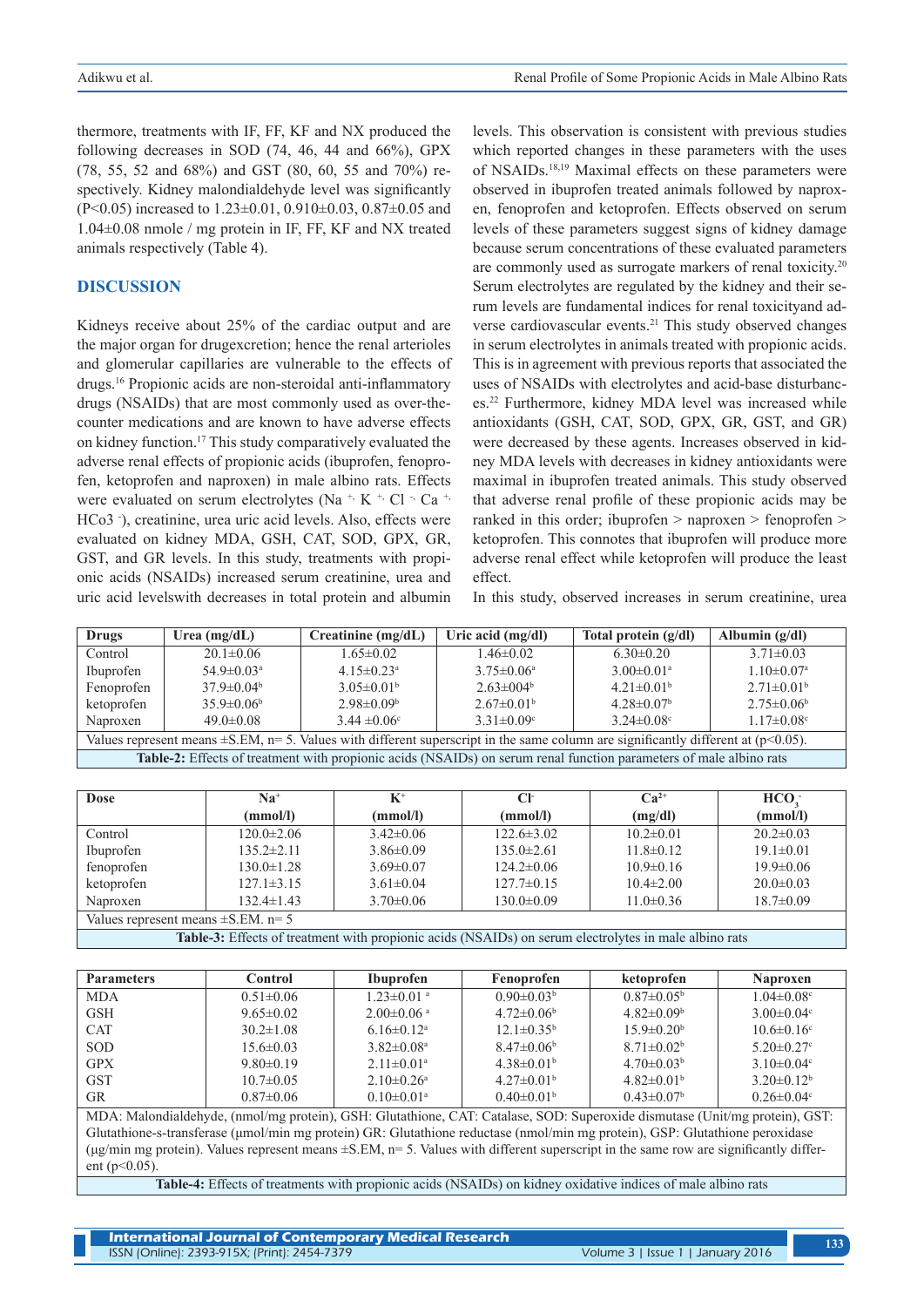and uric acid may be due to reduced renal plasma flow caused by inhibition of prostaglandins (PG) synthesis by these agents. Studies have shown that prostaglandins regulate renal function by modulating both intrarenal vascular tone, salt and water excretion. In particular, PGE2 contributes to the regulation of renal perfusion and glomerular filtration rate in virtue of its vasodilation property, which counteract the actions of vasoconstrictive substances such as angiotensin II, catecholamines, vasopressin, and endothelin.23,24 Also, increases in serum creatinine, urea and uric acid levels may be due to oxidative stress induced by these agents in the kidneys of treated animals. Because oxidative stress can promote the formation of vasoactive mediators that can affect renal function directly by initiating renal vasoconstriction or decreasing the glomerular capillary ultrafiltration coefficient; and thus reducing glomerular filtration rate.25 Changes in serum electrolytes observed in this study are common adverse effects of NSAIDs characterized by decrease sodium, water and potassium excretion and edema. The NSAIDs attenuate the release of renin mediated by prostaglandins which may reduce the formation of aldosterone and, as a consequence, decrease the excretion of potassium. Furthermore, in the presence of decreased glomerular flow, the opposition to the natriuretic and diuretic effects of prostaglandins by the NSAIDs can increase sodium and water reabsorption in the renal tubule, with a decrease in the Na+-K+ exchange in the distal nephron.<sup>26</sup>

Observe increase in kidney MDA level with decreases in antioxidants in animals treated with these agents may be due to oxidative stress induced by these agents. Antioxidants scavenge free radicals and prevent biomolecules from oxidative damage.27,28 Studies have shown that decreases in the levels of antioxidants suggest signs of oxidative stress.29 Malondialdehyde (MDA) is one of the final products of polyunsaturated fatty acids peroxidation in cells. It is a known marker of oxidative stress and antioxidant status<sup>30</sup>; hence increase in malondialdehyde level observed in this study is a sign of lipid peroxidation. Pronounced renal toxicity observed in ibuprofen treated animals may be due to the ability of ibuprofen to inhibit prostaglandin synthesis and/or induce oxidative stress more than other propionic acids evaluated in this study. Findings in this study may be further validated by evaluating the effects of these agents on urine levels of creatinine, urea, uric acid, albumin, total protein, and electrolytes. Also, effects on free radicals generation in the kidney may be evaluated.

# **CONCLUSION**

The adverse renal profile of propionic acids evaluated in this study may be ranked in this order; ibuprofen> naproxen>fenoprofen> ketoprofen.Pronounced renal toxicity observed with ibuprofen treatment may be due to inhibition of prostaglandins synthesis and/orinduction of kidney oxidative stress more than other propionic acids evaluated in this study.

## **REFERENCES**

- 1. Higgs, G, K. Eakin, S. Moncada and J. Vane, The effects of nonsteroidal anti-inflammatory drug on leucocyte migration in carrageenin induced inflammation. Euro J. Pharmcol., 1980: 66: 81-86.
- 2. Adams, D, J. Michael, and P. Bacon, A. Howie, et al., Nonsteroidal anti-inflamatory drugs and renal failure. Lancet, 198611: 57-60.
- 3. Fries S, Grosser T. The cardiovascular pharmacology of COX-2 inhibition. In: Fries S, Grosser T, eds. Hematology. Washington, DC: American Society of Hematology Education Program; 2005:445–451.
- 4. Ejaz P, K. Bhojani, VR. Joshi. NSAIDs and kidney. J Assoc Physicians India. 2004;52:632-40
- 5. Recknagel R. O., EA. Glende, JA. Dolak, RL. Waller Mechanisms of carbon tetrachloride toxicity. Pharmacol Ther., 1989; 43: 139-154.
- 6. Whelton A. Nephrotoxicity of nonsteroidal anti-inflammatory drugs: physiologic foundations and clinical implications. Am J Med. 1999; 106: 13S-24S.
- 7. John, R, AM. Herzenberg, Renal Toxicity of Therapeutic Drugs. J Clin. Pathol. 2009, 62,505-515
- 8. Clarkson, M, L. Giblin, F. O'Connell, P. Kelly, J. Walshe, P. Conlon, P et al Acute interstitial nephritis: clinical features and response to corticosteroid therapy. Nephrol. Dial. Transplant. 2004, 19, 2778-2783.
- 9. Blackshear, H, JS. Napier, M. Davidman, T.M, Stillman, Renal complications of nonsteroidal anti-inflammatory drugs; identification and monitoring of those at risk. Semin. Arthritis Rheum. 1985, 14, 163-175.
- 10. Murray MD, and DC Brater. Renal toxicity of the nonsteroidal anti-inflammatory drugs. Annu Rev Pharmacol Toxicol. 1993;33:435-65.
- 11. British national formulary 1999 pp 437-440
- 12. Laumann H, R. Lullmann-Rauch, O. Wassermann. Drug induced phospholipidosis. Crit Rev Toxicol 1995;4:185-218.
- 13. Ibiam AU, E. I. Ugwuja, C. Ejeogo, and O. Ugwu Cadmium-Induced Toxicity and the Hepatoprotective Potentials of Aqueous Extract of Jessiaea Nervosa Leaf Adv Pharm Bull. 2013; 3: 309–313.
- 14. Prabu M, S, K. Shagirtha, J. Renugadevi Quercetin in combination with vitamins (C and E) improves oxidative stress and renal injury in cadmium intoxicated rats European Review for Medical and Pharmacological Sciences, 2010; 14: 903-914
- 15. Ahmed AM, and KMA Hassanein,. Cardioprotective effects of *Nigella sativa* oil on lead induced cardiology; Antiinflammatory and antioxidant mechanism Jour Physio and Patho. 2013; 24; 5; 72-80
- 16. Allah, AM, The Side Effects Of The Nonst eroidal Anti-Inflammatory Drug (NSAID) Ketoprofen On Histological And Ultrastructural Aspects Of The Kidneys Of Albino Rats The Egyptian Journal of Hospital Medicine 3: 161 -176
- 17. Onay, O.S, HS. Ercoban, US, Bayrakci, E. Melek, N.